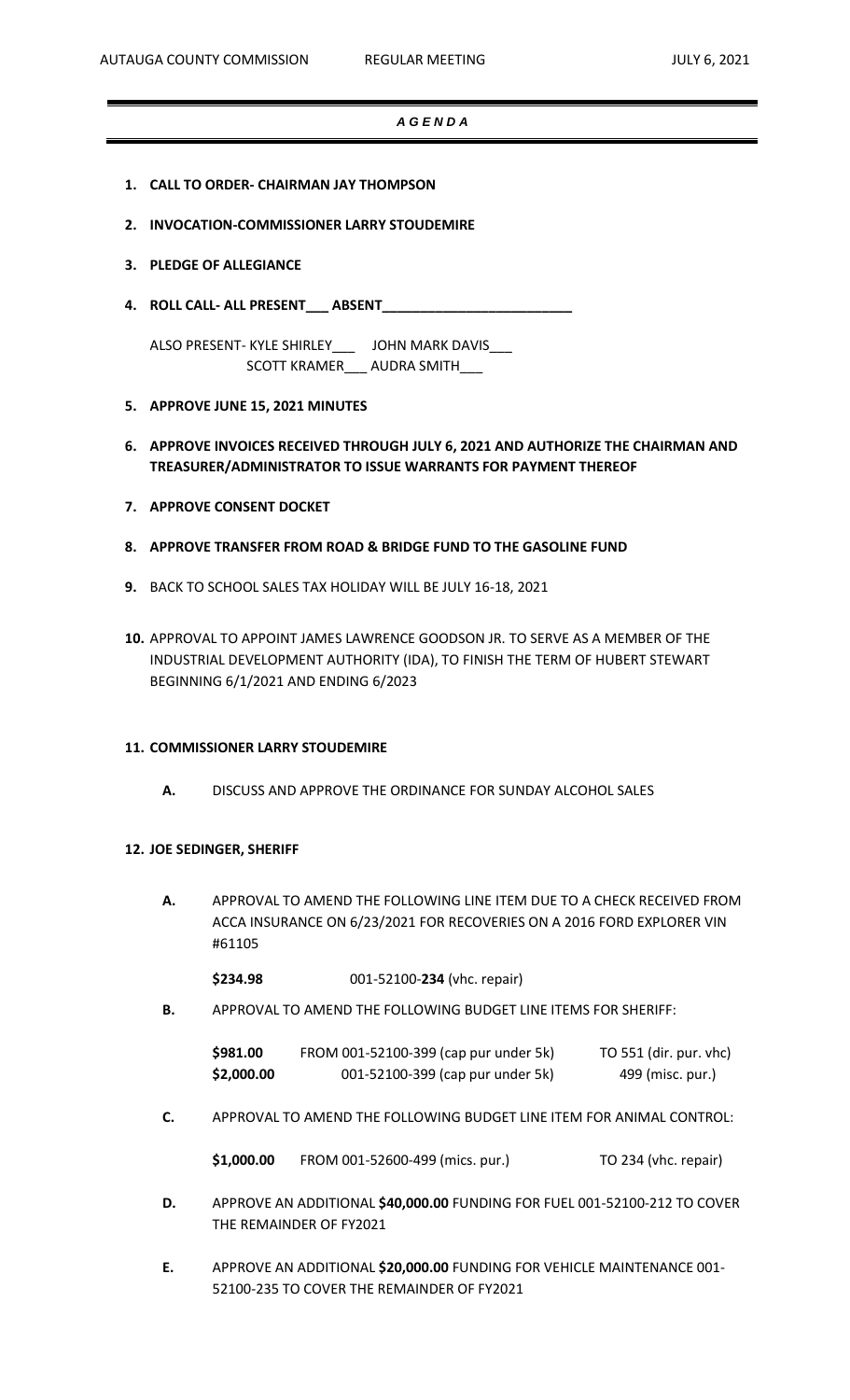- **F.** APPROVAL TO TRANSFER DANIEL SATTERFIELD FROM DEPUTY SHERIFF TO ANIMAL CONTROL, EFFECTIVE 7/5/2021
- **G.** APPROVAL TO TRANSFER DUSTIN HAND FROM ANIMAL CONTROL TO DEPUTY SHERIFF, EFFECTIVE 7/5/2021
- **H.** APPROVAL TO TRANSFER YULLISES LAMB FROM A LIEUTENANT AT THE METRO JAIL TO A DEPUTY SHERIFF, GRADE 6: STEP 6, EFFECTIVE 7/7/2021

#### **13. LARRY NIXON, JAIL WARDEN**

**A.** APPROVAL TO RESCIND THE HIRE OF JAYLON JONES , FULL TIME JAILER AND HIRE A REPLACEMENT

#### **14. CYNTHIA JACKSON, SENIOR SERVICE DIRECTOR**

**A.** APPROVAL TO ACCEPT THE RETIREMENT OF HAZEL RAWLINSON, MARBURY SENIOR SERVICE CENTER MANAGER, EFFECTIVE JULY 23, 2021 AND ADVERTISE TO HIRE A REPLACEMENT

## **15. CONNIE SCOTT, REAPPRAISAL**

**A.** APPROVAL TO AMEND THE FOLLOWING BUDGET LINE ITEMS FOR REAPPRAISAL:

| \$22,000.00  | FROM 120-51810-580 (data process equip) TO 541 (office equip) |                           |
|--------------|---------------------------------------------------------------|---------------------------|
| S.<br>400.00 | 409 (subscriptions)                                           | 265 (registrations)       |
| \$1,600.00   | 170 (train/educ.)                                             | 264 (room/meals)          |
| \$35,000.00  | 193 (attorney fees)                                           | 580 (data process equip.) |
|              |                                                               |                           |

## **16. SHIRLEY STEWART, RSVP**

**A.** DISCUSS/UPDATE THE RETIRED AND SENIOR VOLUNTEER PROGRAM IN AUTAUGA **COUNTY** 

## **17. JOAN COX, AUTAUGA COUNTY RESIDENT**

**A.** DISCUSS ADVANCE DISPOSAL/WASTE MANAGEMENT PICKUP IN AUTAUGA COUNTY

### **18. RALPH HUGHES, SHERIFF'S RESERVE DIVISION**

- **A.** APPROVAL TO USE THE R. H. KIRKPATRICK ARENA FOR AN UPCOMING AUTOMOBILE FUNDRAISER
- **19. APPROVE THE CHANGE OF OWNERSHIP ONLY FOR THE FOLLOWING ABC LICENSE APPLICATION: (store already has beer/wine license- off premises only) \***OK'D BY SHERIFF

| JAY PATEL                |                                  |
|--------------------------|----------------------------------|
| APPLICANT -VED 2710 INC. | TRADE NAME: UNITED FOOD AND FUEL |
| 1610 HWY 31 N.           |                                  |
| PRATTVILLE, AL 36067     |                                  |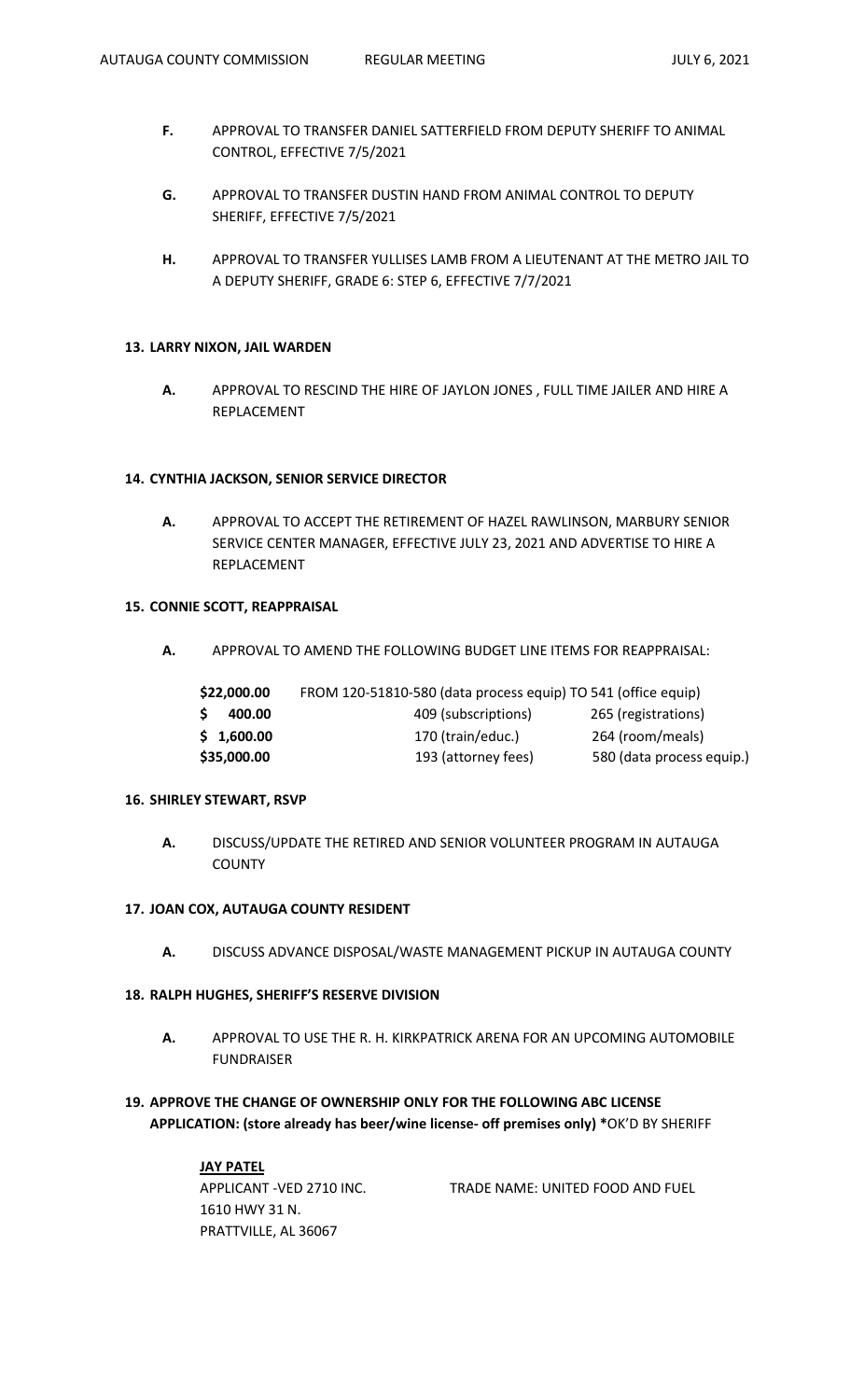# **20. APPROVE THE CHANGE OF OWNERSHIP ONLY FOR THE FOLLOWING ABC LICENSE APPLICATION: (store already has beer/wine license- off premises only) \***OK'D BY SHERIFF

# **PREETI PATEL**

PRATTVILLE, AL 36067

APPLICANT -SHREE 521 INC. TRADE NAME: UNITED 1719

## **21. ERNIE BAGGETT, EMA DIRECTOR**

1719 US 82

**A.** APPROVE REIMBURSEMENT OF HOMELAND SECURITY GRANT FOR PRATTVILLE FIRE DEPARTMENT IN THE AMOUNT OF **\$26,774.29**

### **22. KIRK BARRETT, HAYNES AMBULANCE**

**A.** APPROVE THE HAYNES AMBULANCE CONTRACT

## **23. JOHN MARK DAVIS, COUNTY ENGINEER**

- **A.** APPROVAL TO ACCEPT THE RESIGNATION OF CHARLIE PARKER, OPERATOR, EFFECTIVE JULY 8, 2021
- **B.** APPROVAL TO ADVERTISE/HIRE FOR THE POSITION OF OPERATOR TO REPLACE CHARLIE PARKER WHO RESIGNED
- **24.** APPROVE NOMINATION OF REPRESENTATIVE TO THE ACCA LEGISLATIVE COMMITTEE

#### **25. SCOTT KRAMER, TREASURER/ADMINISTRATOR**

**A.** DISCUSSION OF AUTAUGA COUNTY LEVIES FOR NEW ABC LICENSE TYPES

#### **26. COMMENTS AND DISCUSSIONS**

### **27. ADJOURN MEETING**